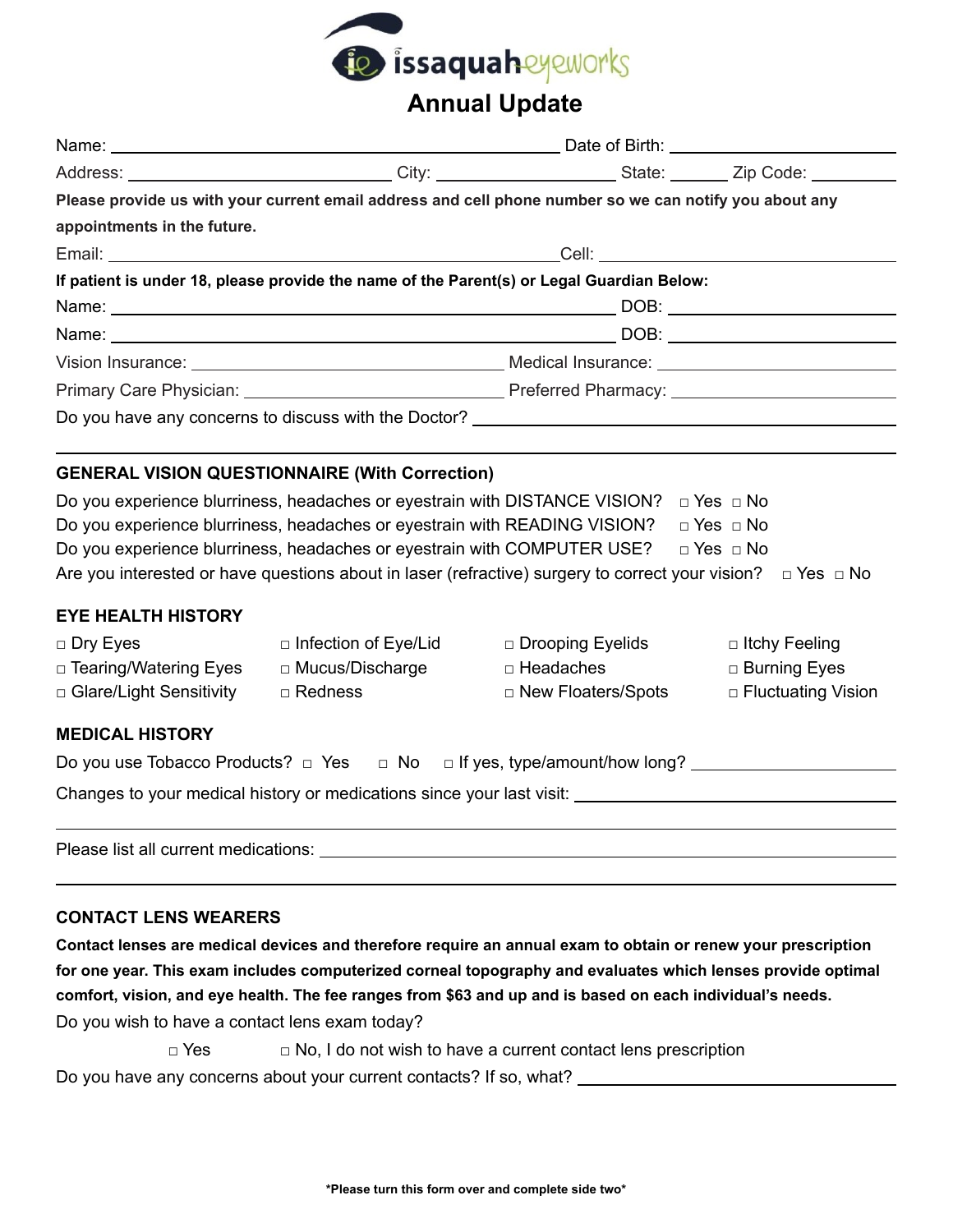# SPEEDTM QUESTIONNAIRE

| Name: | Date: | Sex:<br>Female | <b>DOB.</b> |
|-------|-------|----------------|-------------|
|       |       |                |             |

*For the Standardized Patient Evaluation of Eye Dryness (SPEED) Questionnaire, please answer the following questions by checking the box that best represents your answer. Select only one answer per question.* 

### **1. Report the type of SYMPTOMS you experience and when they occur:**

|                                     | At this visit |    | <b>Within past 72 hours</b> |    | <b>Within past 3 months</b> |    |
|-------------------------------------|---------------|----|-----------------------------|----|-----------------------------|----|
| <b>Symptoms</b>                     | <b>Yes</b>    | No | Yes                         | No | Yes                         | No |
| Dryness, Grittiness or Scratchiness |               |    |                             |    |                             |    |
| Soreness or Irritation              |               |    |                             |    |                             |    |
| <b>Burning or Watering</b>          |               |    |                             |    |                             |    |
| Eye Fatigue                         |               |    |                             |    |                             |    |

### **2. Report the FREQUENCY of your symptoms using the rating list below:**

| <b>Symptoms</b>                     |  |  |
|-------------------------------------|--|--|
| Dryness, Grittiness or Scratchiness |  |  |
| Soreness or Irritation              |  |  |
| <b>Burning or Watering</b>          |  |  |
| Eye Fatigue                         |  |  |

 $0 =$  Never **1** = Sometimes **2** = Often **3** = Constant

### **3. Report the SEVERITY of your symptoms using the rating list below:**

| <b>Symptoms</b>                     |  |  |  |
|-------------------------------------|--|--|--|
| Dryness, Grittiness or Scratchiness |  |  |  |
| Soreness or Irritation              |  |  |  |
| <b>Burning or Watering</b>          |  |  |  |
| Eye Fatigue                         |  |  |  |

**0** = No Problems

- **1** = Tolerable not perfect, but not uncomfortable
- **2** = Uncomfortable irritating, but does not interfere with my day
- **3** = Bothersome irritating and interferes with my day
- **4** = Intolerable unable to perform my daily tasks

### **4.** Do you use eye drops for lubrication? □ YES □ NO. If yes, how often? \_

Adapted from Cornea. 2013 Sep;32(9): 1204- 10 © 2011 TearScience, Inc. All rights reserved.

For office use only Total SPEED score (Frequency + Severity) = \_\_\_\_/28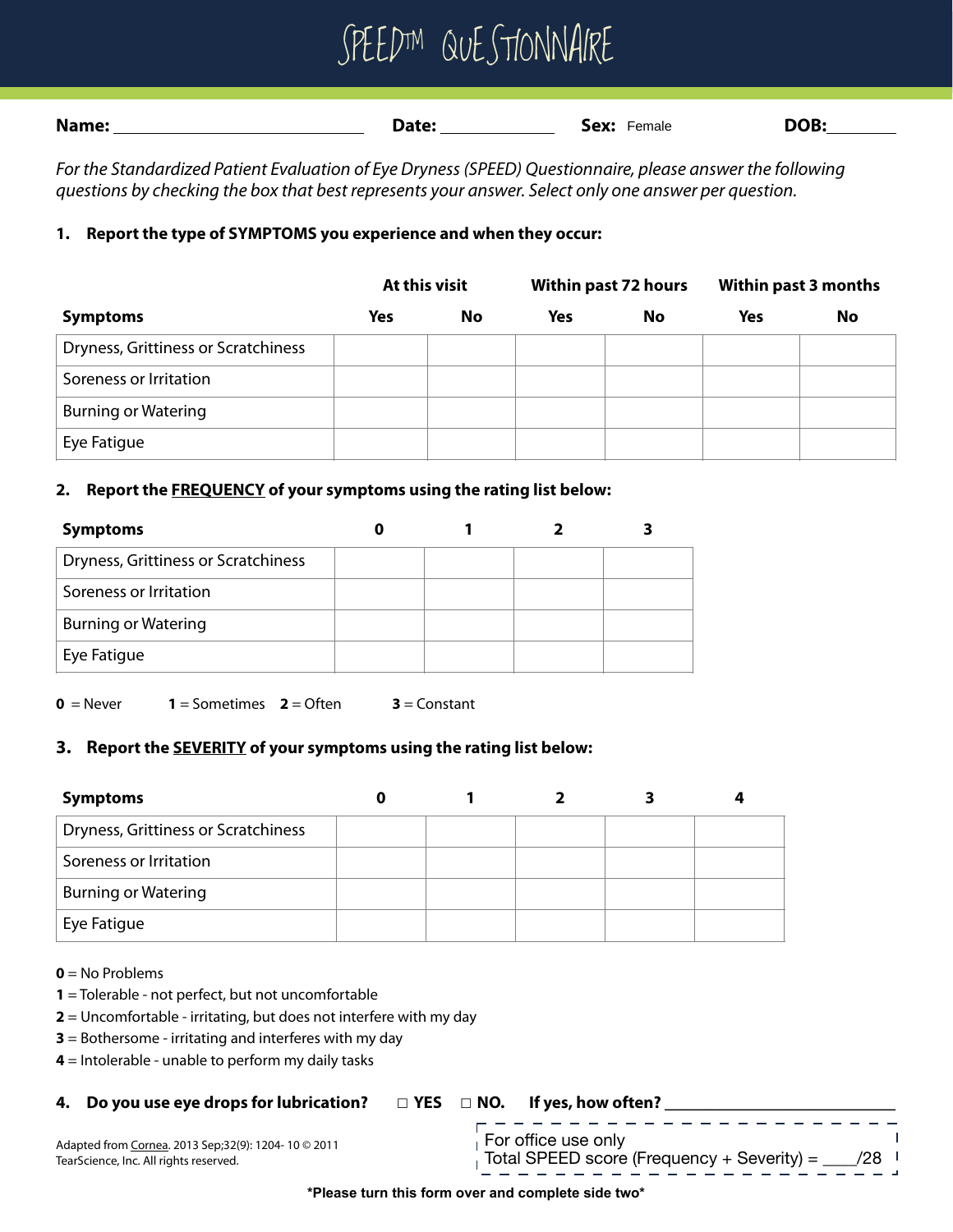

Your eyesight is priceless and we are here to protect it!

Vision threatening diseases such as glaucoma, macular degeneration and diabetic retinopathy often have no outward signs or symptoms in the early stages, so our practice has begun using state-of-the-art technology to assess the health of your eyes.

The iWellness Exam™ is a **quick, non-invasive** scan that allows our doctors to see beneath the surface of your retina. This unique technology can help our doctors detect vision threatening and systemic diseases in their very early stages, when they are most treatable.

As part of your pre-exam testing, our technician will perform the iWellness Exam™ which your doctor will review with you during your examination today. The **\$42 charge** is typically not covered by your vision or medical insurance, so this will be added into the cost of your visit today. Any questions you have about iWellness Exam™ and the results of the test can be discussed with the doctor during your examination.

The iWellness Exam™ provides:

- Detailed SD-OCT scan reports to show a healthy eye or detect early signs of disease.
- Thickness maps of the retina and ganglion cell complex giving your doctor detailed information simply not available with other methods.
- A permanent record for your file, which allows your doctor to compare your iWellness Exam™ scan reports each year to look for changes. For this reason, regular iWellness Exams™ can help your doctor detect common eye diseases such as macular degeneration and glaucoma.
- The retina (located in the back of your eye) is the only place in the body where blood vessels can be seen directly.
- Optomap Retinal imaging- A 200 degree ultrawide view of your retina allows the doctor to detect eye diseases, such as Glaucoma, retinal detachment, Macular Degeneration, eye tumors or eye cancer as well as signs of other diseases, such as stroke, heart disease, hypertension and diabetes, can also be seen in the retina. Early signs can show on your retina long before you notice any changes to your vision or feel pain.
- Under certain circumstances the Doctor may want to dilate and perform the iWellness exam™. A traditional exam with dilation is especially important if you're at high risk of retinal issues.
- In most cases, the Doctor will prefer to do dilation on children 10 and under to get the most accurate prescription.
- Dilation is the alternative to the iWellness exam™ and is covered by insurance. We will instill drops into the eyes and wait 15-20 minutes for them to dilate. Expect blurred vision and light sensitivity to last 3-24 hours.

### **We must do one of the following options to check the health of your eye. Please select one:**

□ **iWellness Exam (\$42) OR** □ **Dilation**